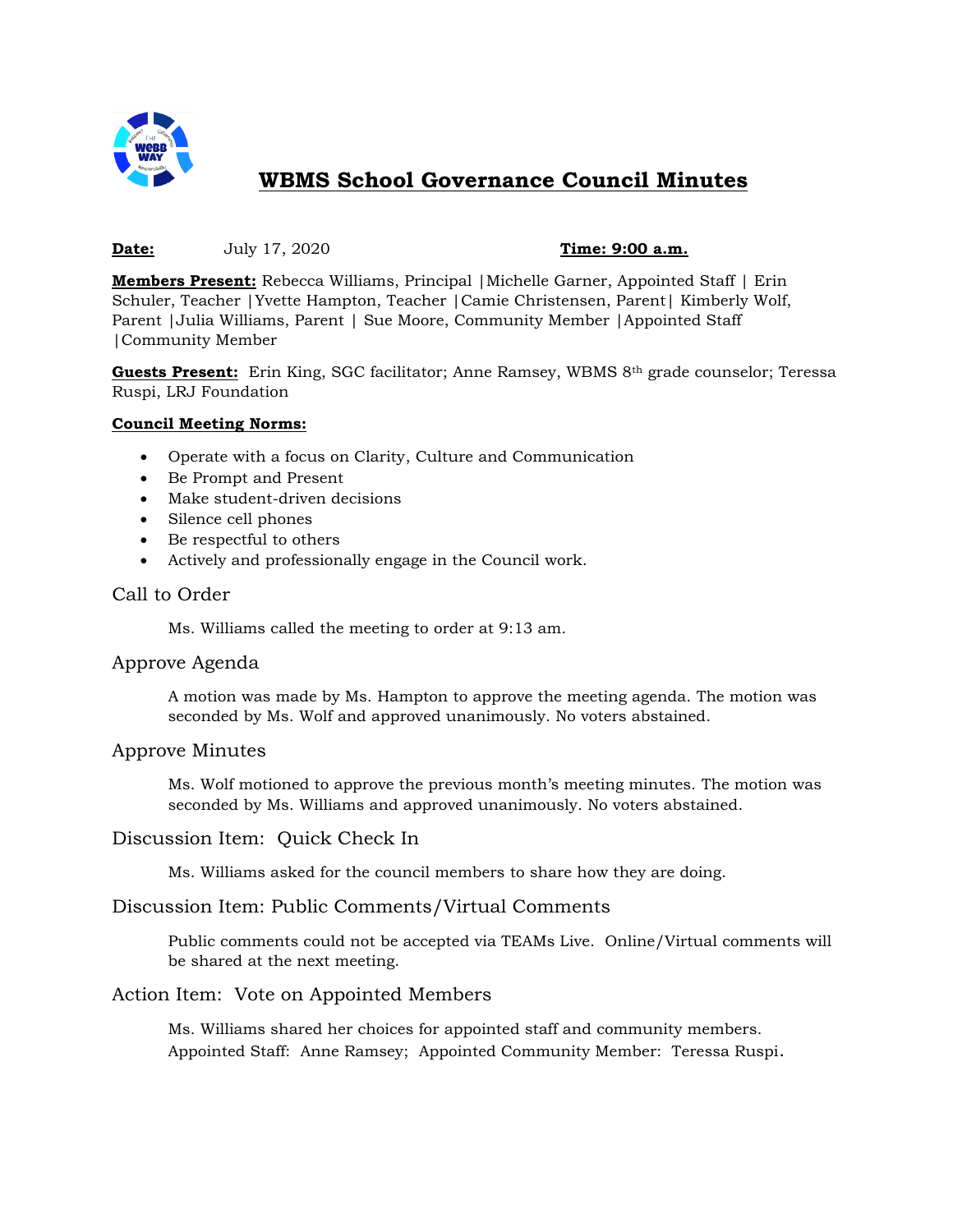A motion was made by Ms. Hampton to approve the appointed staff and community members. The motion was seconded by Ms. Schuler and approved unanimously. No voters abstained.

# Action Item: Elect New Officers

Ms. Williams asked for nominations for Chair, Vice-Chair and Parliamentarian. Nominated Chair: Cammi Christensen; Nominate Vice Chair: Julia Williams; Nominated Parliamentarian: Yvette Hampton.

A motion was made by Ms. Wolf to approve the nominated officers. The motion was seconded by Ms. Williams and approved unanimously. No voters abstained.

#### Discussion Item: Create Meeting Norms

Chair Christensen led the Council through a review of previous norms. The Council agreed to keep the previous norms moving forward. Moving forward the Council review norms.

Action Item: Staff standing Committees (Budget & Finance, Communication & Outreach, Principal Selection)

Each member of the Council is expected to serve on at least one committee. Committees were created as follows:

Budget & Finance: Ms. Williams, Ms. Garner, Ms. Hampton, Ms. Beckett and Ms. Consola. Chair: Ms. Williams

Communication & Outreach: Ms. Schuler, Ms. Wolf, Ms. Moore, Ms. Ramsey, Ms. Ruspi, Ms. Christensen, Ms. Pardee, Ms. Watson. Chair: Ms. Moore.

Principal Selection: Ms. Garner, Ms. Hampton, Ms. Christensen

Discussion Item: Set Yearly Meeting Schedule

Chair Christensen deferred discussion to the previous council. Principal Williams shared that previously, the Council met on Friday mornings beginning at 7:30 am. If we go back to Face to Face, a before school meeting will not work due to Administration responsibilities. The Council agreed to the following meeting dates vis TEAMS Live at 7:30 am. The Council will pivot if there is a change from URL to Face to Face learning.

Semester 1: August 21, 2020, September 18, 2020, October 16, 2020, and November 13, 2020

Semester 2: January 22, 2021, February 19, 2021, March 19, 2021, April 16, 2021, and May 14, 2021

## Information Item: Principal's Update

Principal Williams asked that the Council remain flexible and positive. She is committed to being transparent and communicate information as she receives